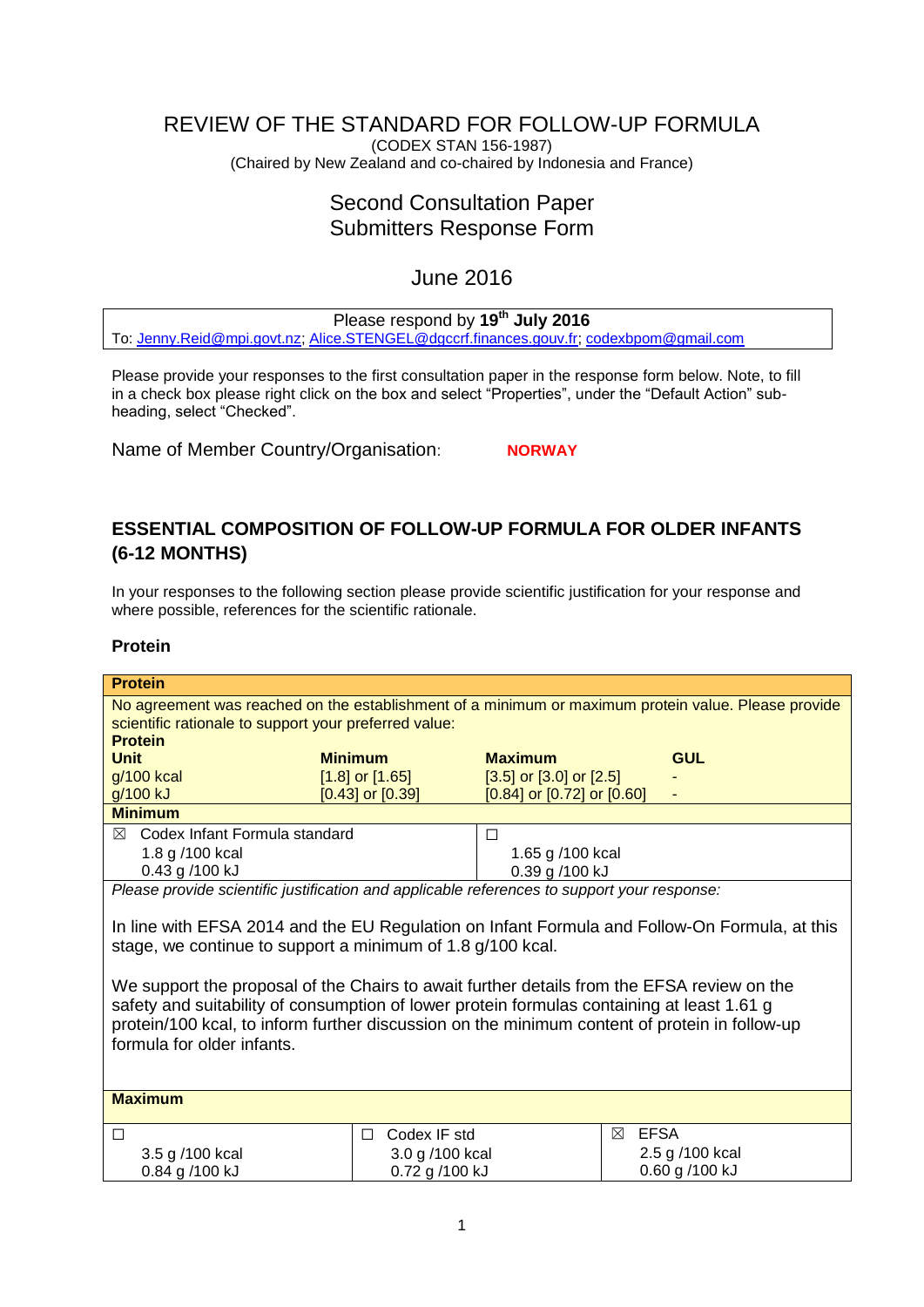*Please provide scientific justification and applicable references for your response:*

Norway still supports a maximum of 2.5 g protein/100 kcal, which is in line with EFSA.

The protein requirement for older infants is calculated to 10.2 g per day, based on the WHO/FAO/UNU protein requirements (2007) and the WHO Multicenter Growth Study Growth Standards  $(2006)^1$ .

With a representative caloric intake of 500 kcal/day, a maximum limit of 2.5 g/100 kcal corresponds to 12.5 g protein per day, which exceeds the requirement of 10.2 g per day. In addition to this, complementary feeding would also provide some protein.

Several nationally and regionally representative surveys of dietary protein intakes of older infants and young children have been conducted globally, and the results of these surveys have consistently identified that protein intakes in this age group are adequate for the majority of infants and young children, and may even be excessive. In addition some studies suggest that excessive protein intake in early childhood may associated with differences in growth and increased obesity risk later in life. Even though there is no conclusive evidence of this, we are of the opinion that this implies a lower max limit for protein, in order to avoid potential risks associated with high protein intakes. According to EFSA, there is no evidence for a physiological need for protein intakes at amounts of 3.0 g/100 kcal.

In summary, there is no need to exceed a maximum limit of 2.5 g/100 kcal, and high protein intakes should be avoided in order to reduce possible associated risks.

<sup>1</sup> Report of the eWG FUF 2014 (CX/NFSDU 14/36/7)

#### **Footnote 3**

Refers to the requirements of essential and semi-essential amino acids in follow-up formula: <sup>3)</sup> For an equal energy value the formula must contain an available quantity of each essential and semiessential amino acid at least equal to that contained in the reference protein (breast milk as defined in Annex I); nevertheless for calculation purposes the concentrations of tyrosine and phenylalanine may be added together and the concentrations of methionine and cysteine may be added together. At present the draft standard does not contain an Annex I, please indicate whether you support inserting Annex I of the Codex Standard for Infant Formula of if you consider that further work is required. ☐ insert Annex I (or refer) to the Codex Standard

for Infant Formula

 $\Box$  review the levels contained within the Codex Standard for Infant Formula.

*If you consider that a review is required, please indicate the basis for this review.*

#### **Footnote 6**

The majority of the eWG supported retaining elements of footnote 6.

[<sup>6)</sup>Follow-up formula based on <del>non-hydrolysed</del> intact milk protein containing [<del>less than 2</del> 1.65 to 1.8 g protein/100 kcal] and follow-up [formula based on hydrolysed protein [containing less than 2.25 g protein/100 kcal] should be clinically evaluated

Regarding formulas based on **hydrolysed** protein, please state whether you think that all, or only those containing less than [2.25 g/100 kcal] should be clinically evaluated.

| $\boxtimes$ All formulas based on hydrolysed protein | $\Box$ Formulas based on hydrolysed protein    |
|------------------------------------------------------|------------------------------------------------|
| should be clinically evaluated                       | containing less than 2.25 g/100 kcal should be |
|                                                      | clinically evaluated                           |

*Please provide justification for your response.*

EFSA proposed a minimum amount of protein of 1,8 g/100 kcal and did not require clinical evaluation of *non-hydrolysed milk protein*. Norway suggests awaiting the EFSA review on the safety and suitability of consumption of lower protein formulas containing at least 1.61 g protein/100 kcal in follow-up formulas, before deciding whether clinical evaluation is needed for a lower minimum amount.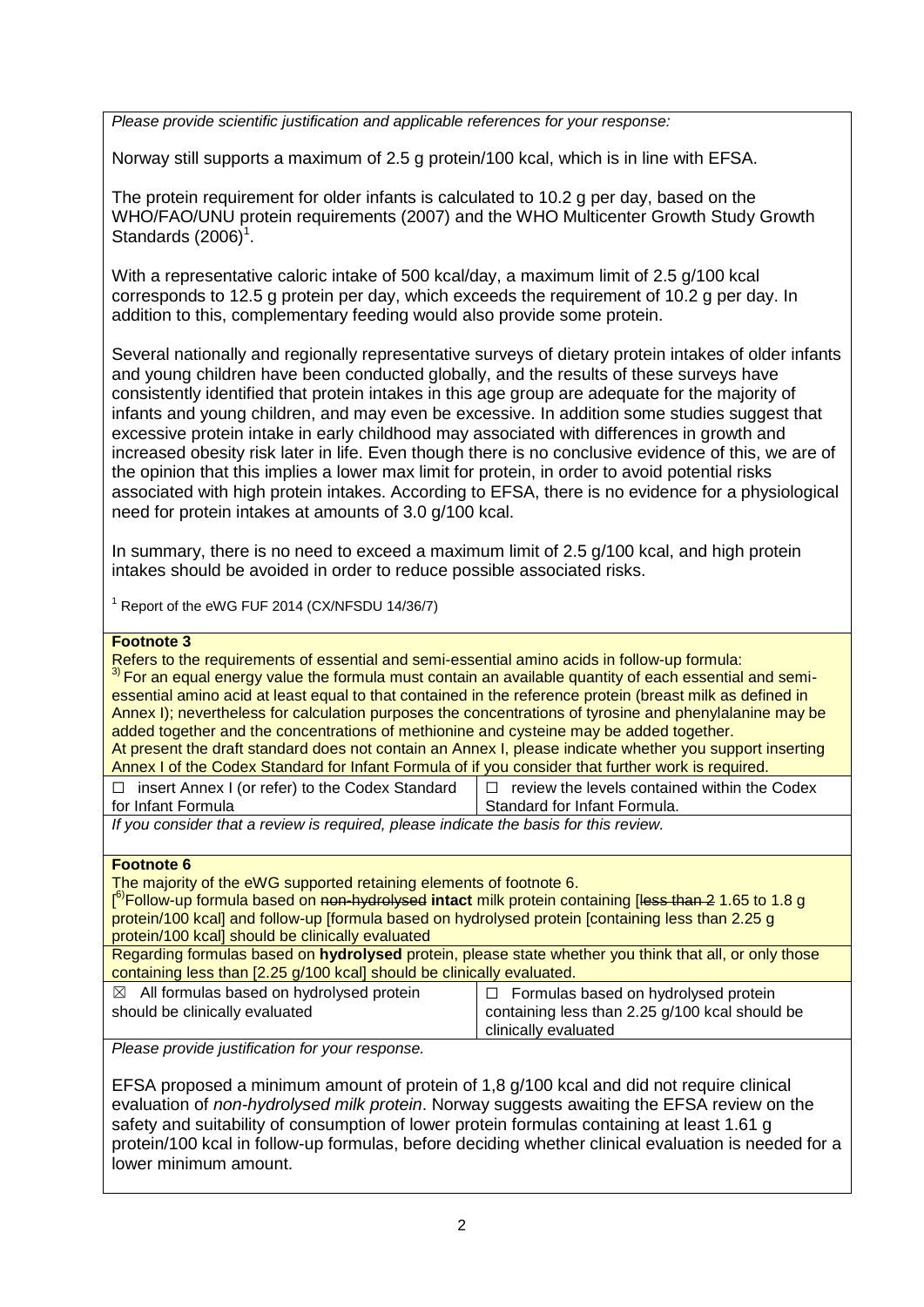Norway supports a requirement stating that all formula based on *hydrolysed protein* should be clinically evaluated. EFSA (2014) has emphasised that the safety and suitability of formula containing protein hydrolysates, including their minimum protein content, has to be established by clinical studies.

Regarding formulas based on **intact/non-hydrolysed** protein please note that your responses to these questions do not imply that you support a minimum of 1.8 g/100 kcal or 1.65 g/100 kcal. They will be used to refine the wording in square brackets if the eWG cannot come to agreement on a minimum value.

Please state whether you support the proposal to amend the reference these types of formulas to **intact milk protein**.

| $\Box$ intact milk protein | $\Box$ non-hydrolysed milk protein |
|----------------------------|------------------------------------|
|----------------------------|------------------------------------|

*Please provide justification for your response.*

Regardless of the minimum protein level agreed to in Section 3.1, do you think that clinical evaluation would be required for any formulas based on intact/non-hydrolysed milk protein?

| $\Box$ Yes, all formulas containing | $\Box$ Yes, all formulas containing | $\Box$ no requirements for clinical |
|-------------------------------------|-------------------------------------|-------------------------------------|
| 1.65-1.8 g/100 kcal require         | 1.65-2.0 g/100 kcal require         | evaluation of non-hydrolysed        |
| clinically evaluation               | clinically evaluation               | formulas would be required at       |
|                                     |                                     | 1.65-1.8 g/100 kcal                 |

*Please provide justification for your response.*

EFSA proposed a minimum amount of protein of 1,8 g/100 kcal and did not require clinical evaluation of *non-hydrolysed milk protein*. Norway suggests awaiting the EFSA review on the safety and suitability of consumption of lower protein formulas containing at least 1.61 g protein/100 kcal in follow-up formulas, before deciding whether clinical evaluation is needed for a lower minimum amount.

| If the eWG and Committee supported adoption of a minimum of 1.65 g/100 kcal for formula based on            |           |  |  |
|-------------------------------------------------------------------------------------------------------------|-----------|--|--|
| intact/non-hydrolysed milk protein, do you support the recommendation that the minimum protein level        |           |  |  |
| which requires clinical evaluation is placed in the footnote, rather than in the table? See Feil! Fant ikke |           |  |  |
| referansekilden, above                                                                                      |           |  |  |
| $\Box$ Yes                                                                                                  | $\Box$ No |  |  |

### **Vitamin K**

| <b>Vitamin K</b>                                                                                   |                |                |            |
|----------------------------------------------------------------------------------------------------|----------------|----------------|------------|
| The Chairs propose that the following drafting of vitamin K requirements for follow-up formula for |                |                |            |
|                                                                                                    |                |                |            |
| older infants is recommended for adoption by the Committee:                                        |                |                |            |
|                                                                                                    |                |                |            |
| <b>Vitamin K</b>                                                                                   |                |                |            |
|                                                                                                    |                |                |            |
| <b>Unit</b>                                                                                        | <b>Minimum</b> | <b>Maximum</b> | <b>GUL</b> |
| mg/100 kcal                                                                                        | 4              |                | 27         |
|                                                                                                    |                |                |            |
| mg/100 kJ                                                                                          |                |                | 6.5        |
|                                                                                                    |                |                |            |
|                                                                                                    |                |                |            |

*Please comment on this proposal and provide your justification*:

Norway continues to support a minimum vitamin K content of 1 µg/100 kcal, which is based on the EFSA opinion from 2014 and which is in line with the new EU Regulation on Infant Formula and Follow-On Formula.

The EFSA recommendation is based on the recommendation that a vitamin K intake of 5 µg per day is adequate for the majority of young infants (0-6 months), and that the nutrient composition of infant formula is generally sufficient for older infants as the energy and nutrient intakes from complementary foods will compensate for the higher requirements of older infants. NNR 2012 $<sup>1</sup>$  refers to that new-borns should routinely be</sup>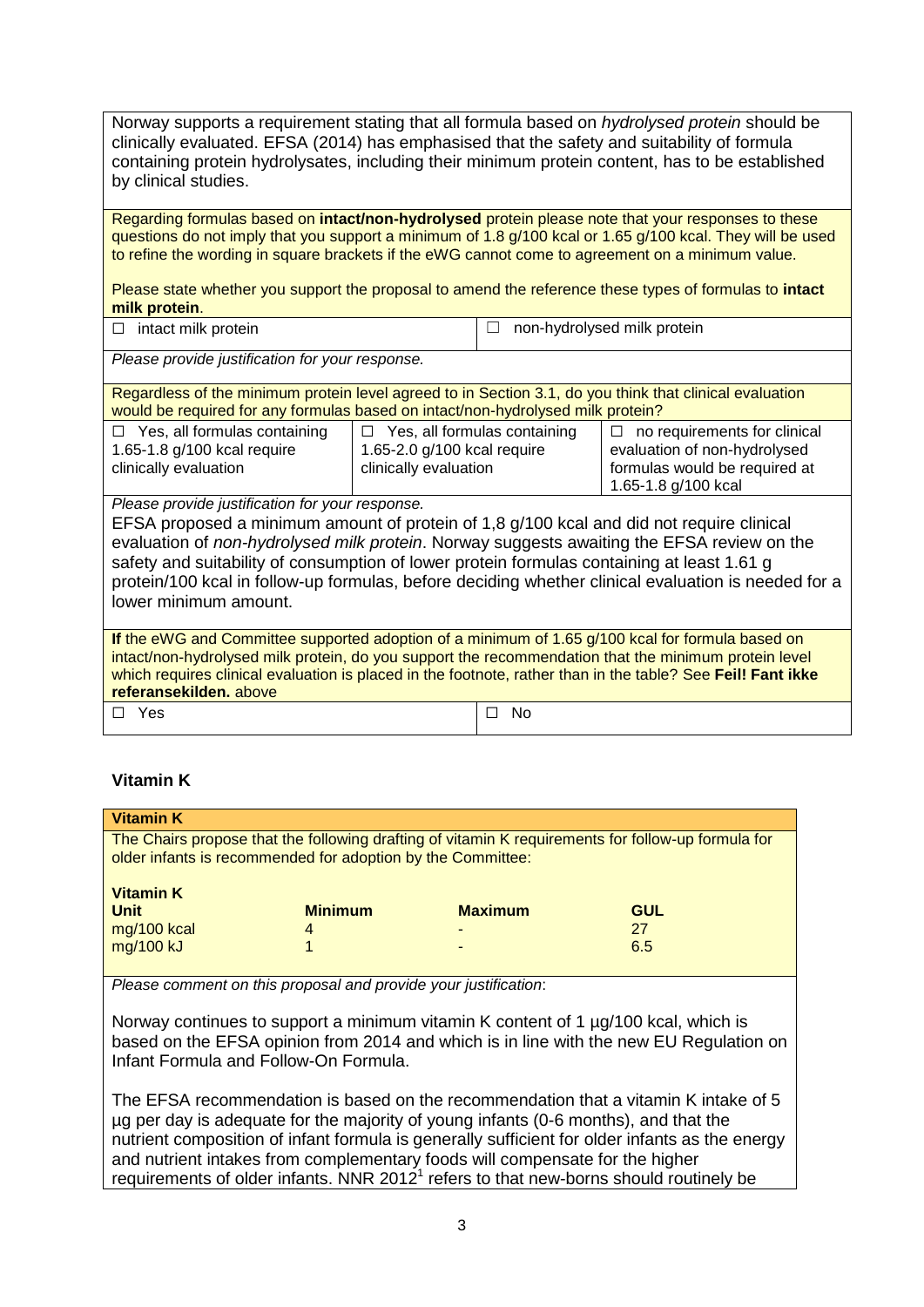given vitamin K to avoid haemorrhage during the neonatal period, and that oral prophylaxis should be continued for the first three months. We are not aware of haemorrhagic problems in healthy children from 6 months, and therefore do not consider haemorrhagic problems as a justification for the minimum amount of vitamin K in the age group of 6-12 months.

<sup>1</sup> [Nordic Nutrition Recommendations 2012](http://norden.diva-portal.org/smash/get/diva2:704251/FULLTEXT01.pdf)

## **Vitamin C**

| <b>Vitamin C</b>                                                                                                 |                |                  |                                                   |            |
|------------------------------------------------------------------------------------------------------------------|----------------|------------------|---------------------------------------------------|------------|
| No eWG consensus was reached on the establishment of a minimum vitamin C value. Based on the eWG                 |                |                  |                                                   |            |
| responses, please provide rationale to support your preferred value in square brackets:                          |                |                  |                                                   |            |
| Vitamin C <sup>15)</sup>                                                                                         |                |                  |                                                   |            |
| <b>Unit</b>                                                                                                      | <b>Minimum</b> |                  | <b>Maximum</b>                                    | <b>GUL</b> |
| mg/100 kcal                                                                                                      | [10]           | $[4]$            |                                                   | $70^{16}$  |
| mg/100 kJ                                                                                                        |                | $[2.5]$ $[0.96]$ |                                                   | $17^{16}$  |
| <sup>15)</sup> expressed as ascorbic acid                                                                        |                |                  |                                                   |            |
| <sup>16)</sup> This GUL has been set to account for possible high losses over shelf-life in liquid formulas; for |                |                  |                                                   |            |
| powdered products lower upper levels should be aimed for.                                                        |                |                  |                                                   |            |
| <b>Minimum levels</b>                                                                                            |                |                  |                                                   |            |
| $\Box$ Codex IF Standard                                                                                         |                |                  | $\boxtimes$ EFSA                                  |            |
| 10 mg/100 kcal                                                                                                   |                |                  | 4 mg/100 kcal                                     |            |
| 2.5 mg/100 kJ                                                                                                    |                |                  | 0.96 kJ/100 kcal                                  |            |
| Taking a precautionary approach and aligned with                                                                 |                |                  | Based on vitamin C requirement levels established |            |
| the Codex Infant Formula Standard                                                                                |                |                  | by EFSA, taking into account that complementary   |            |
|                                                                                                                  |                |                  | foods are consumed from six months.               |            |
| Please provide your preferred response:                                                                          |                |                  |                                                   |            |

Norway supports a minimum vitamin C content of 4 mg/100 kcal, which is based on the EFSA opinion from 2014 and is in line with the new EU Regulation on Infant Formula and Follow-On Formula.

## **Zinc**

| <b>Zinc</b>                                                                                                 |                |                |            |
|-------------------------------------------------------------------------------------------------------------|----------------|----------------|------------|
| Based on the views of the eWG and evidence provided, the Chairs propose the following drafting of zinc      |                |                |            |
| requirements for follow-up formula for older infants is recommended for adoption by the Committee           |                |                |            |
| <b>Zinc</b>                                                                                                 |                |                |            |
| <b>Unit</b>                                                                                                 | <b>Minimum</b> | <b>Maximum</b> | <b>GUL</b> |
| mg/100 kcal                                                                                                 | 0.5            | ٠              | 1.5        |
| mg/100 kJ                                                                                                   | 0.12           | -              | 0.36       |
| $^{20}$ For Follow-up formula based on soy protein isolate a minimum value of 0.75 mg/100 kcal (0.18 mg/100 |                |                |            |
| kJ).                                                                                                        |                |                |            |

*Please comment on this proposal and provide your justification*:

In accordance with the EFSA Panel (2014) Norway supports a minimum zinc content in FUF based on milk protein or containing protein hydrolysates of 0.5 mg/100 kcal (0.12 mg/100 kJ). For FUF containing ISP a minimum content of 0.75 mg/100 kcal (0.18 mg/100 kJ) is supported, because zink in soy milk may be less available due to phytic acid (that may reduce zinc absorption).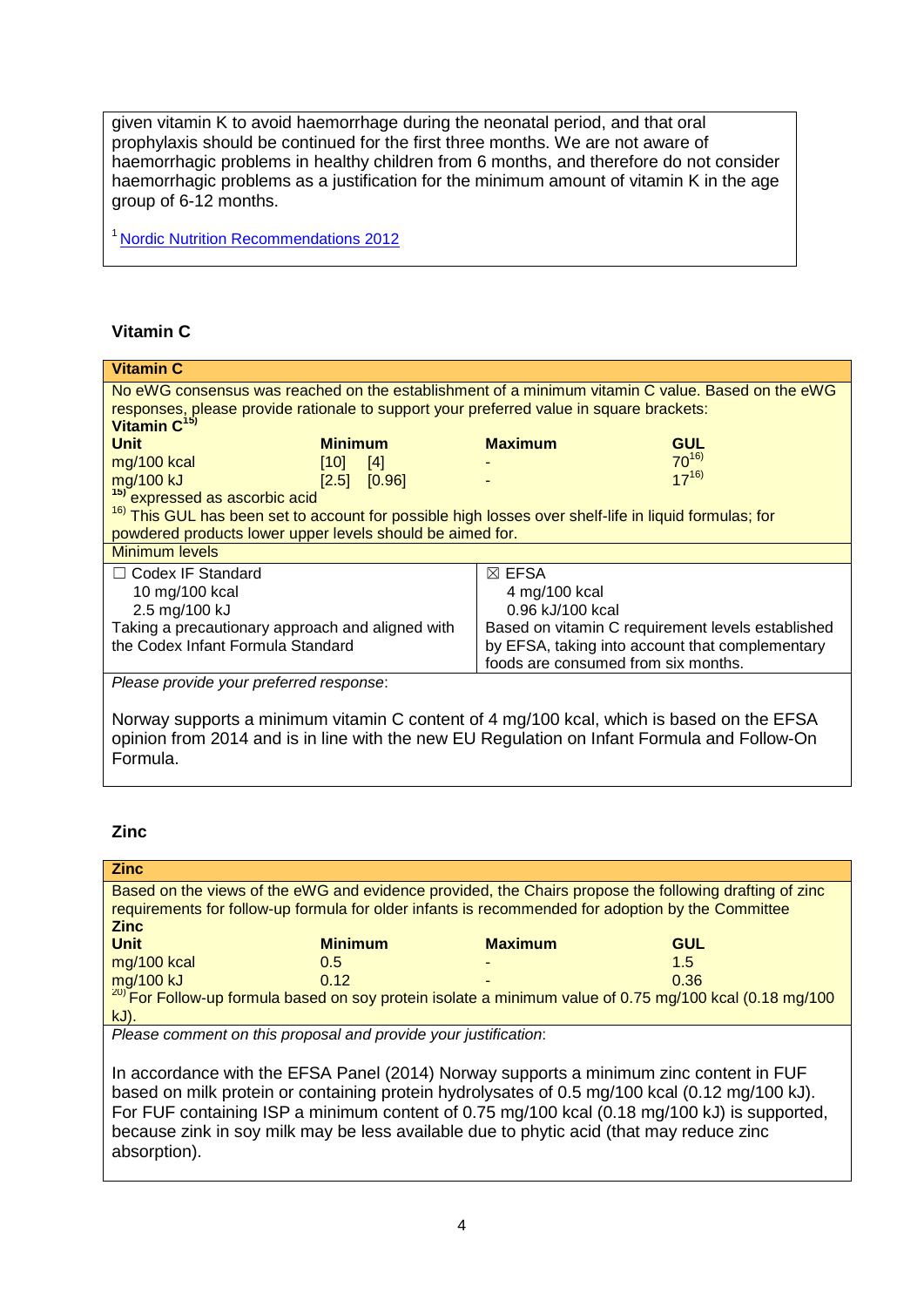Norway continues to be in favour of a maximum of 1.0 mg zinc/100 kcal, and a maximum of 1.25 mg zinc/100 kcal for follow-up formulas based on soy protein isolates, which is in line with the new EU Regulation on infant formula and follow-on formula.

## **Optional Ingredients: DHA**

| Docosahexaenoic acid (DHA)                                                                                                                                                                                                                                                                                      |                  |                |                                                                                                                                                                                                                                                                                                                                                             |  |
|-----------------------------------------------------------------------------------------------------------------------------------------------------------------------------------------------------------------------------------------------------------------------------------------------------------------|------------------|----------------|-------------------------------------------------------------------------------------------------------------------------------------------------------------------------------------------------------------------------------------------------------------------------------------------------------------------------------------------------------------|--|
| No consensus was reached on the need for a minimum level, as a compromise could you accept that a<br>statement is included in the footnote stating that national authorities can establish minimum requirements<br>for the optional addition of DHA at their discretion.<br>Docosahexaenoic acid <sup>21)</sup> |                  |                |                                                                                                                                                                                                                                                                                                                                                             |  |
| <b>Unit</b>                                                                                                                                                                                                                                                                                                     | <b>Minimum</b>   | <b>Maximum</b> | <b>GUL</b>                                                                                                                                                                                                                                                                                                                                                  |  |
| % fatty acids<br>which can occur in sources of LC-PUFA, should not exceed the content of docosahexaenoic acid.<br>the nutritional needs.                                                                                                                                                                        | $[-]$ or $[0.3]$ |                | $0.5^{\circ}$<br><sup>21)</sup> If docosahexaenoic acid (22:6 n-3) is added to follow-up formula, arachidonic acid (20:4 n-6) contents<br>should reach at least the same concentration as DHA. The content of eicosapentaenoic acid (20:5 n-3),<br>Competent national and/or regional authorities may deviate from the above conditions, as appropriate for |  |
| $\boxtimes$ Yes                                                                                                                                                                                                                                                                                                 |                  | $\Box$ No      |                                                                                                                                                                                                                                                                                                                                                             |  |
| value of 0,3 %, which nearly corresponds to the EU value. A minimum value should be<br>established based on DHA being considered conditionally essential.                                                                                                                                                       |                  |                | Norway supports a minimum requirement for DHA in the standard, and can accept a minimum                                                                                                                                                                                                                                                                     |  |

### **Optional Ingredients: L(+) lactic acid producing cultures**

| Optional addition L(+) lactic acid producing cultures                                   |                                                                                                                                                                                                                                                                                                                  |                                                                    |
|-----------------------------------------------------------------------------------------|------------------------------------------------------------------------------------------------------------------------------------------------------------------------------------------------------------------------------------------------------------------------------------------------------------------|--------------------------------------------------------------------|
| $[3.3.2.4$ Only $L(+)$ lactic acid producing cultures may be used]                      |                                                                                                                                                                                                                                                                                                                  |                                                                    |
| both types of addition.                                                                 | Several eWG members noted there are two purposes for the addition of $L(+)$ lactic acid producing cultures<br>referring to both the acidification of formula and supplementation with probiotics.<br>Please indicate if you consider that the sub-Section 3.3.2.4 (Optional ingredients) should refer to one, or |                                                                    |
| $\Box$ Two purposes: acidification of<br>formula and supplementation<br>with probiotics | $\boxtimes$ For the purpose of acidification<br>of formula only. Contains<br>minimal amounts of viable<br>bacteria.                                                                                                                                                                                              | $\Box$ For the purpose of<br>supplementing with probiotics<br>only |

*Please provide justification for your preferred response*:

Norway considers that live microorganisms should not be added to follow-up formula unless safety and suitability is fully demonstrated for infants.

With reference to several scientific publications<sup>1</sup>, the safety and suitability of follow-up formula supplemented with lactic acid producing cultures is not fully demonstrated. Due to the fact that infants is a specific vulnerable group, and that there still is scientific uncertainty whether there are long-term negative effects, we consider a cautious approach appropriate.

Lactic acid-producing bacterial cultures can be used as processing aids to acidify products. EU Regulation 1333/2008 applies to additives, and does not apply to processing aids. Therefore, the note in Annex II, only *informs* that non-pathogenic L(+)-lactic acid producing cultures may be used for the manufacture of acidified milks. Use as a processing aid means that the bacterial cultures are not consumed as a food by itself, but is used to fulfil a technological purpose (acidifying), and may result in the unintentional but technically unavoidable presence in the final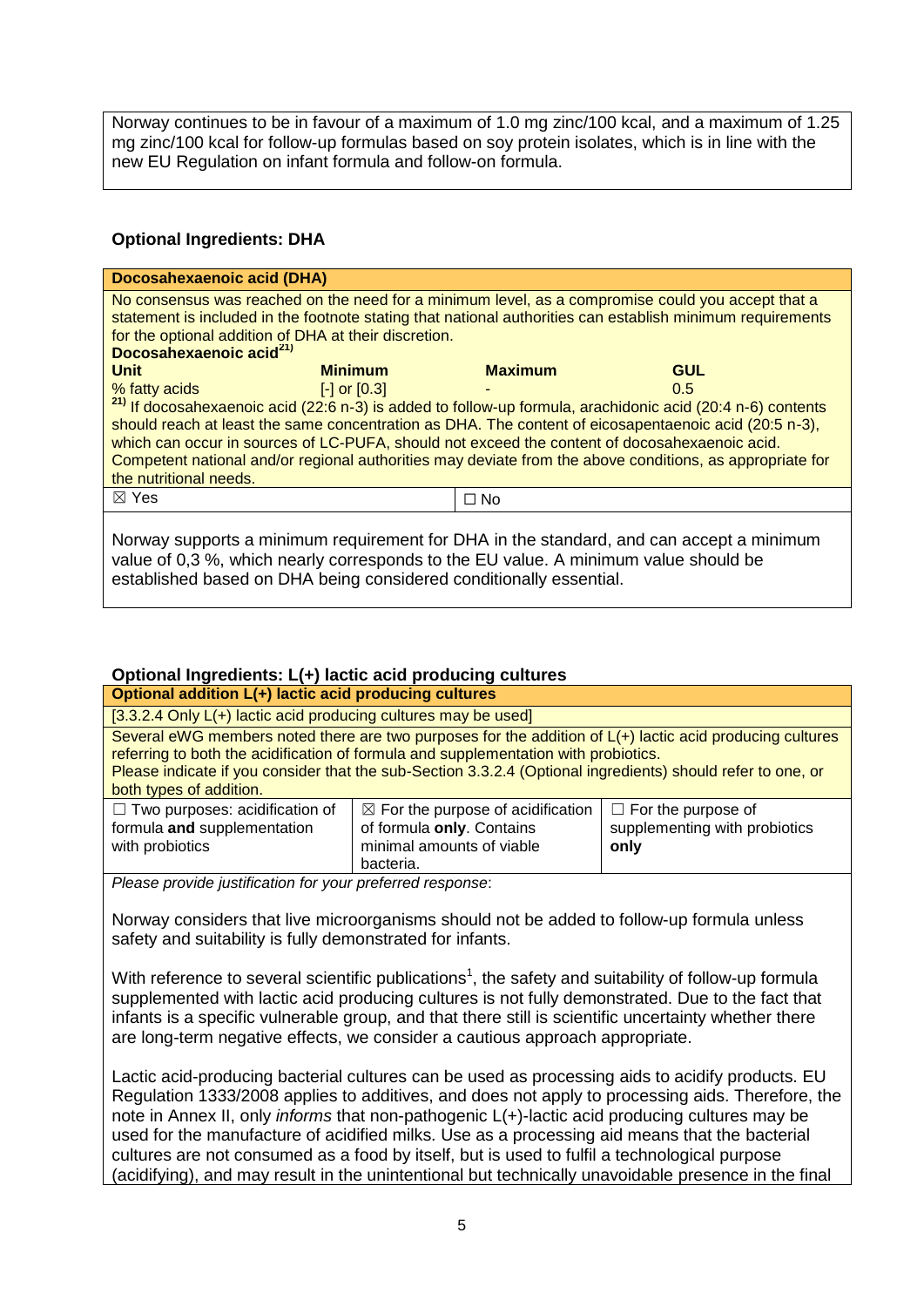product of residues, provided they do not present any health risk and do not have any technological effect on the final product.

Norway can accept that the standard allows for the use of L(+) lactic acid-producing cultures for the purpose of acidifying formula, but only provided that the acidified final formula product does not contain any significant amounts of viable L(+) lactic acid-producing bacteria and that these residual amounts do not represent any health risk.

<sup>1</sup> See the Norwegian input to the first eWG consultation, and the summary in CCNFSDU 2016 2nd Consultation Paper, chapter 3.9.

If you consider that standard should allow for both types of addition, please indicate if you think that this should be captured within 3.3.2.4, or as two separate clauses within the Optional Ingredients Section (Section 3.3.2).

Based on your response above, and considering that principles for optional addition of ingredients (3.3.2.1 and 3.3.2.2) apply, do you consider that any of the following additional concepts need to be included in any proposed amended wording, please tick all that apply.

 $\Box$  The safety and suitability of the addition of strains shall be demonstrated by generally accepted scientific evidence

 $\Box$  Follow-up formula prepared ready for consumption must contain significant amounts of the viable bacteria

 $\boxtimes$  For the purpose of producing acidified formulas

 $\Box$  Non-pathogenic lactic acid cultures may be used

#### **OR**

 $\Box$  No additional wording is required. Alignment with the Codex Infant Formula Standard *Please provide justification for your response and any proposed draft text*:

With reference to chapter 3.9 in CCNFSDU 2<sup>nd</sup> Consultation Paper and our former input to the first eWG consultation, we would like to emphasize that there is insufficient data and further evaluation of safety in long-term studies is needed. The early microbial composition of the human gastro-intestinal tract can have long-lasting functional effects. Therefore, considering the recently-found connection between the gut microbiome and a number of disorders appearing later in life, we again recommend a cautious approach. We consider that live microorganisms should not be added to follow-up formula unless safety and suitability is fully demonstrated for infants.

As described above, we can accept use of L(+) lactic acid-producing bacterial cultures for the purpose of acidifying formula, but only provided that the acidified final formula product does not contain any significant amounts of viable L(+) lactic acid-producing bacteria and that these residual amounts do not represent any health risk.

## **ESSENTIAL COMPOSITION OF FOLLOW-UP FORMULA FOR OLDER YOUNG CHILDREN (12-36 MONTHS)**

### **Proposed approach**

#### **Mandatory (core) composition**

Do you support the approach taken for determining the mandatory (core) composition, as well as identifying those nutrients requiring specific compositional parameters, that is :

- Evidence to support nutritional issues for young children of global concern;
- Contribution to the overall nutritional quality/integrity of the product;
- The contribution of key nutrients from cows milk for equivalence; and
- The strength of committee support for including in the core composition.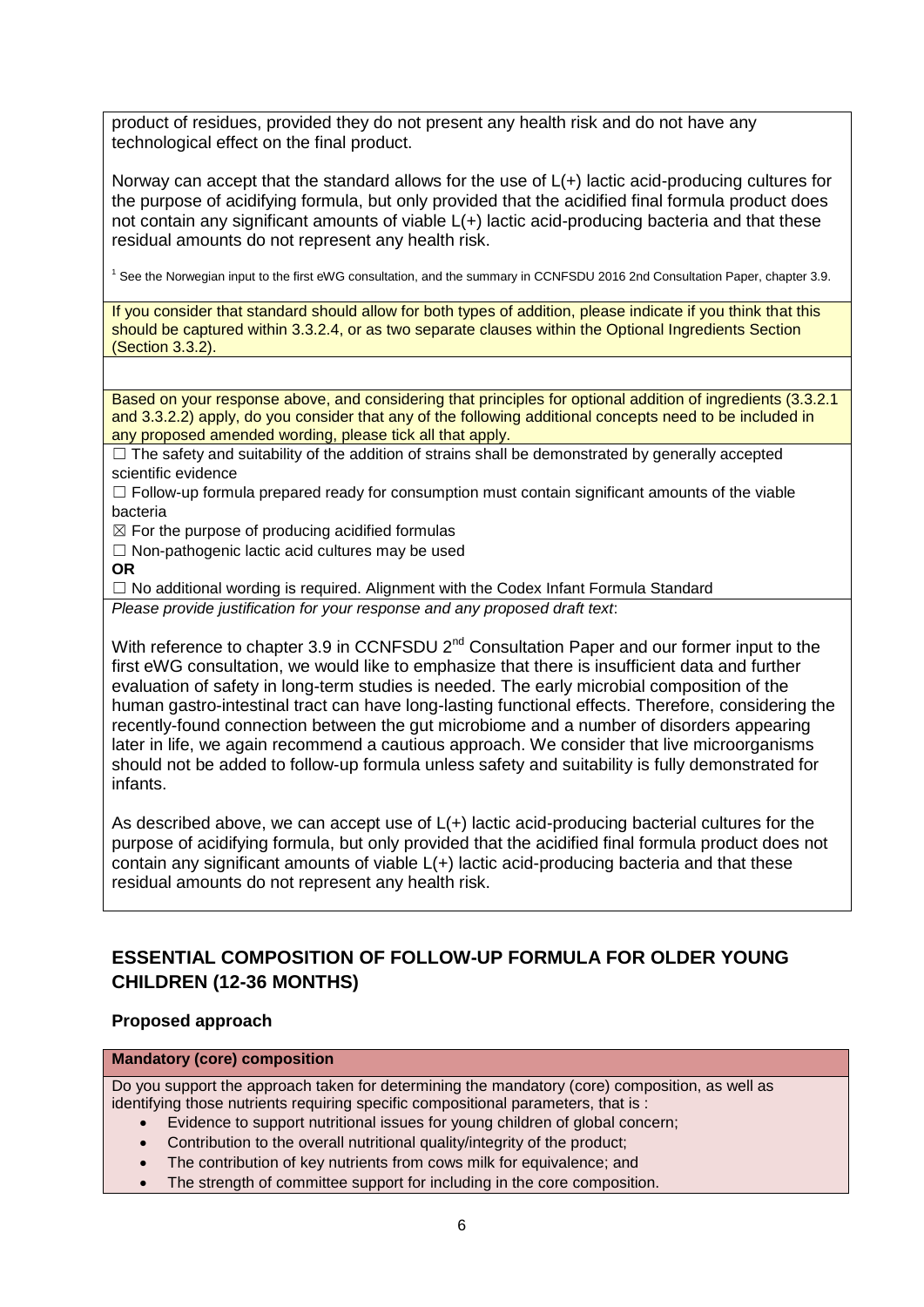*Answer:*

Should there be a minimum number of principles that each nutrient must meet in order for it to be considered part of the mandatory (core) composition, or requiring specific compositional parameters in follow-up formula for young children? Please state what this should be. *Answer:*

#### **Voluntary Nutrient Additions**

*Further to the mandatory (core) composition, other essential nutrients may be added to follow-up formula for young children, either as a mandated addition to the (core) composition required by national authorities, or as a voluntary addition by manufacturers. These nutrients can be chosen from the essential composition of follow-up formula for older infants. The nutrient levels must be:*

- *as per the min, max, GULs stipulated for follow-up formula for older infants; or*
- *based on the min, max, GULs stipulated for follow-up formula for older infants, and amended if the nutritional needs of the local population and scientific justification warrants deviating from the level stipulated for older infants, or*
- *in conformity with the legislation of the country in which the product is sold.*

*Note: all footnotes relevant to these listed essential nutrients, also apply when added to follow-up formula for young children*

#### **QUESTION:**

Please comment on the proposed approach presented above for the voluntary addition of other essential nutrients. If you do not support this approach, please present an alternative approach with justification.

#### **Answer:**

*Please provide justification for your answer:*

#### **QUESTION:**

Are there any essential nutrients that are not part of the proposed mandatory (core) composition, where the levels would need to be different to that for follow-up formula for older infants, noting that the principles would allow for deviating from the level stipulated for older infants if the nutrient needs of the local population and scientific justification warrants this? Please provide justification for your answer.

#### **Answer:**

*Please provide justification for your answer:*

#### **Optional Ingredients**

- In addition to the [mandatory (core)] compositional requirements [and voluntary essential nutrient provisions] listed under [insert appropriate subsection] to [and] [insert appropriate subsection]. other ingredients or substances may be added to follow-up formula for older infants [young children] where the safety and suitability of the optional ingredient for particular nutritional purposes, at the level of use, is evaluated and demonstrated by generally accepted scientific evidence.
- When any of these ingredients or substances is added, the formula shall contain sufficient amounts to achieve the intended effect, [taking into account levels in human milk].
- [The following substances may be added in conformity with national legislation, in which case their content per 100 kcal (100kJ) in the Follow-up Formula ready for consumption shall not exceed the levels listed below. This is not intended to be an exhaustive list, but provides a guide for competent national and/or regional authorities as to appropriate levels when these substances are added]. The Chairs propose deleting the third bullet point in preference for a principles based approach rather than inclusion of any substances in a list.

#### **QUESTION:**

Please comment on the proposed approach and principles presented above for the voluntary addition of optional ingredients and substances to follow-up formula for young children. If you do not support this approach, please present an alternative approach with justification.

#### **Answer:**

*Please provide justification for your answer:*

#### **QUESTION:**

Please comment on whether the second principle (bullet point 2) should include the requirement that levels of optional ingredients or substances should 'take into account levels in human milk' for follow-up formula for young children. Please provide justification for your answer.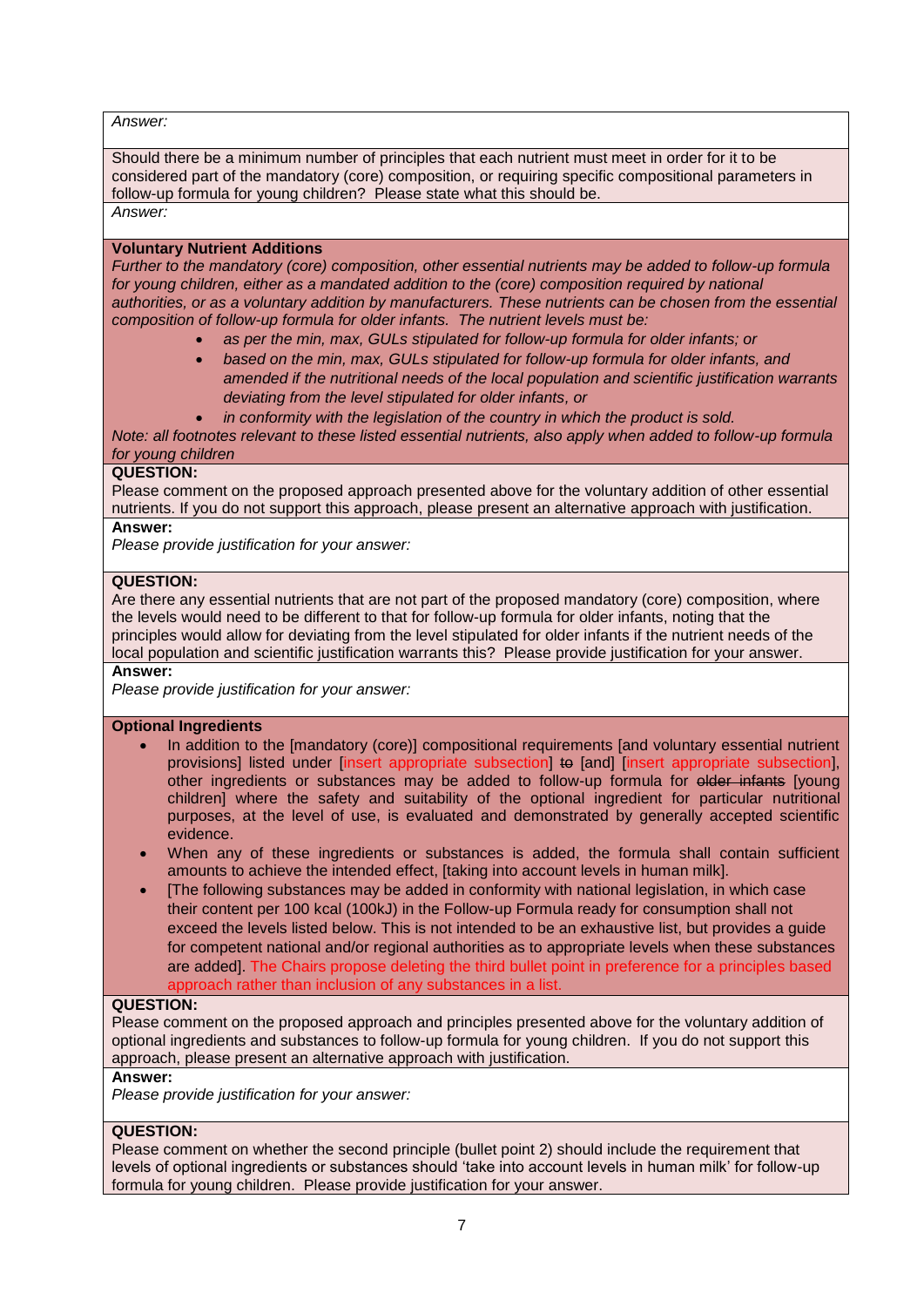**Answer:**

*Please provide justification for your answer:*

**QUESTION:**

Do you support deletion of the third bullet point for follow-up formula for young children?

**Answer:**

*Please provide justification for your answer:*

### **Energy contribution from macronutrients**

#### **Energy contribution from macronutrients**

Please provide comment and justification as to whether it is necessary to define specific macronutrient percentage contribution to overall energy.

*Answer:*

### **Energy**

| <b>Energy</b>                                                                                          |                |                                                                                                          |  |
|--------------------------------------------------------------------------------------------------------|----------------|----------------------------------------------------------------------------------------------------------|--|
| Members of the eWG have recommended that the energy density of follow-up formula for young children    |                |                                                                                                          |  |
| should be established, and the following levels proposed:                                              |                |                                                                                                          |  |
| <b>Energy</b>                                                                                          |                |                                                                                                          |  |
| Unit                                                                                                   | <b>Minimum</b> | <b>Maximum</b>                                                                                           |  |
| kcal/100 ml                                                                                            | [60]<br>[45]   | [70]                                                                                                     |  |
| kJ/100 ml                                                                                              | [188]<br>[250] | [293]                                                                                                    |  |
|                                                                                                        |                | Should the range for the energy density of follow-up formula for young children accommodate the energy   |  |
| content of full fat cows' milk and reduced fat cows' milk, or align with the minimum energy density of |                |                                                                                                          |  |
| follow-up formula for older infants?                                                                   |                |                                                                                                          |  |
| $\Box$ FUF-older infants & full fat cows' milk                                                         |                | $\Box$ Reduced fat cows' milk (~1.5-2% fat)                                                              |  |
| 60 kcal/100ml                                                                                          |                | 45 kcal/100 ml                                                                                           |  |
| 250 kJ/100 ml                                                                                          |                | 188 kJ/100 ml                                                                                            |  |
| Please provide justification for your answer                                                           |                |                                                                                                          |  |
|                                                                                                        |                |                                                                                                          |  |
|                                                                                                        |                | Do you support establishing a maximum energy density for follow-up formula for young children? If so, do |  |
| you have suggestions as to how this level should be derived?                                           |                |                                                                                                          |  |
| <i>Answer:</i>                                                                                         |                |                                                                                                          |  |
|                                                                                                        |                |                                                                                                          |  |

### **Protein**

| <b>Protein</b>                                                                                                                                                                                                 |
|----------------------------------------------------------------------------------------------------------------------------------------------------------------------------------------------------------------|
| Considering the eWG's varied views, are minimum and maximum requirements necessary?                                                                                                                            |
| If so, please state your preferred approach on how to establish protein requirements?                                                                                                                          |
| Please provide justification for your answer                                                                                                                                                                   |
| Should there be requirements for protein quality? If so how this might be achieved? Please consider both<br>the current Follow-up formula standard, and proposals within the draft standard for older infants. |
| Please provide justification for your answer                                                                                                                                                                   |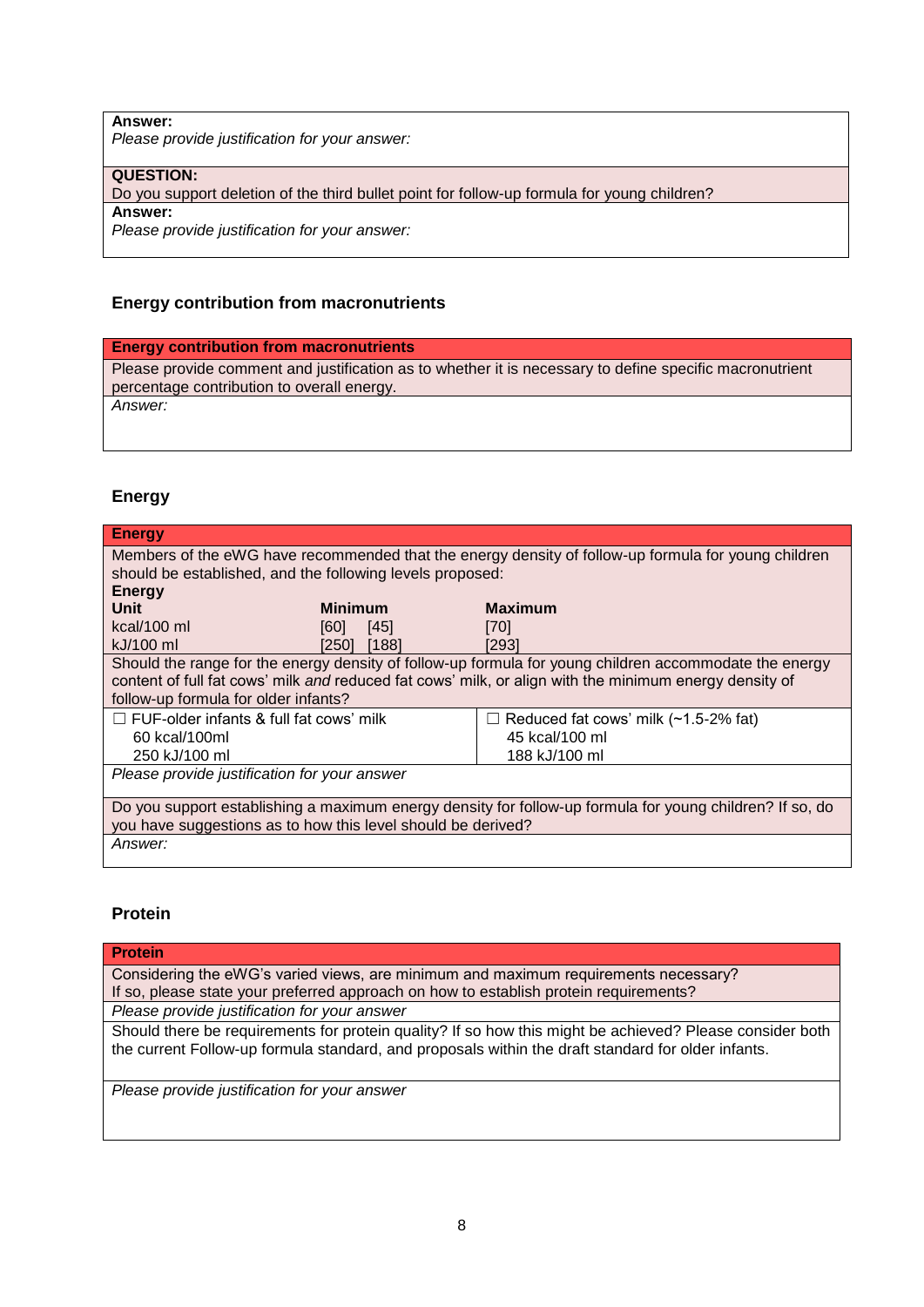## **Total Fat**

| <b>Total fat</b>                                                                                 |                                               |  |
|--------------------------------------------------------------------------------------------------|-----------------------------------------------|--|
| Based on the eWG recommendation to establish total fat requirements, please state your preferred |                                               |  |
| minimum total fat value?                                                                         |                                               |  |
| Current Codex FUF standard                                                                       | Proposed Codex FUF standard for older infants |  |
| 3.0 g/100 kcal                                                                                   | 4.4 g/100 kcal                                |  |
| 0.7 g/100 kJ                                                                                     | 1.1 g/100 kJ                                  |  |
| Reduced fat cows' milk                                                                           | $\Box$ Alternative value, please specify      |  |
| 3.5 g/100 kcal                                                                                   |                                               |  |
| 0.8 g/100 kJ                                                                                     |                                               |  |
| Please provide justification for your answer                                                     |                                               |  |
|                                                                                                  |                                               |  |
|                                                                                                  |                                               |  |
| Based on the eWG recommendation to establish total fat requirements, please state your preferred |                                               |  |
| maximum total fat value?                                                                         |                                               |  |
| Proposed FUF-older infants & cows' milk                                                          | Alternative value, please specify             |  |
| 6.0 g/100 kcal                                                                                   |                                               |  |
| 1.4 g/100 kJ                                                                                     |                                               |  |
| Please provide justification for your answer                                                     |                                               |  |
|                                                                                                  |                                               |  |
|                                                                                                  |                                               |  |

## **Essential Fatty acids**

| <b>Lipids</b>                                                                                                                                                                                                                                                                                          |      |  |
|--------------------------------------------------------------------------------------------------------------------------------------------------------------------------------------------------------------------------------------------------------------------------------------------------------|------|--|
| Based on the eWG recommendation to give consideration to the fatty acid profile of follow-up formula for<br>young children, including maximum levels for trans fat, and noting the levels in full fat and reduced fat<br>cows' milk, please state your preferred levels (with justification) as below: |      |  |
| Should levels for linoleic acid, α-linolenic acid and phospholipids be established for follow-up formula for<br>young children? Please stipulate what these levels should be; min, max, GUL.                                                                                                           |      |  |
| Please provide justification for your answers.                                                                                                                                                                                                                                                         |      |  |
| Should a range for the ratio of linoleic: α-Linolenic acid be established for follow-up formula for young<br>children?                                                                                                                                                                                 |      |  |
| $\Box$ Yes                                                                                                                                                                                                                                                                                             | ⊐ No |  |
| Should this be a minimum of 5:1 and a maximum<br>of 15:1 as per the Codex Infant Formula Standard,<br>the proposed Standard for Follow-up Formula for<br>Older Infants and the recommendations of the<br>2015 IEG?<br>$\Box$ Yes<br>∩ No<br>$\Box$ Alternative, please specify and provide             |      |  |
| justification for your answer.                                                                                                                                                                                                                                                                         |      |  |
|                                                                                                                                                                                                                                                                                                        |      |  |
| Should a maximum percentage fat for lauric and myristic acid be established for follow-up formula for<br>young children?                                                                                                                                                                               |      |  |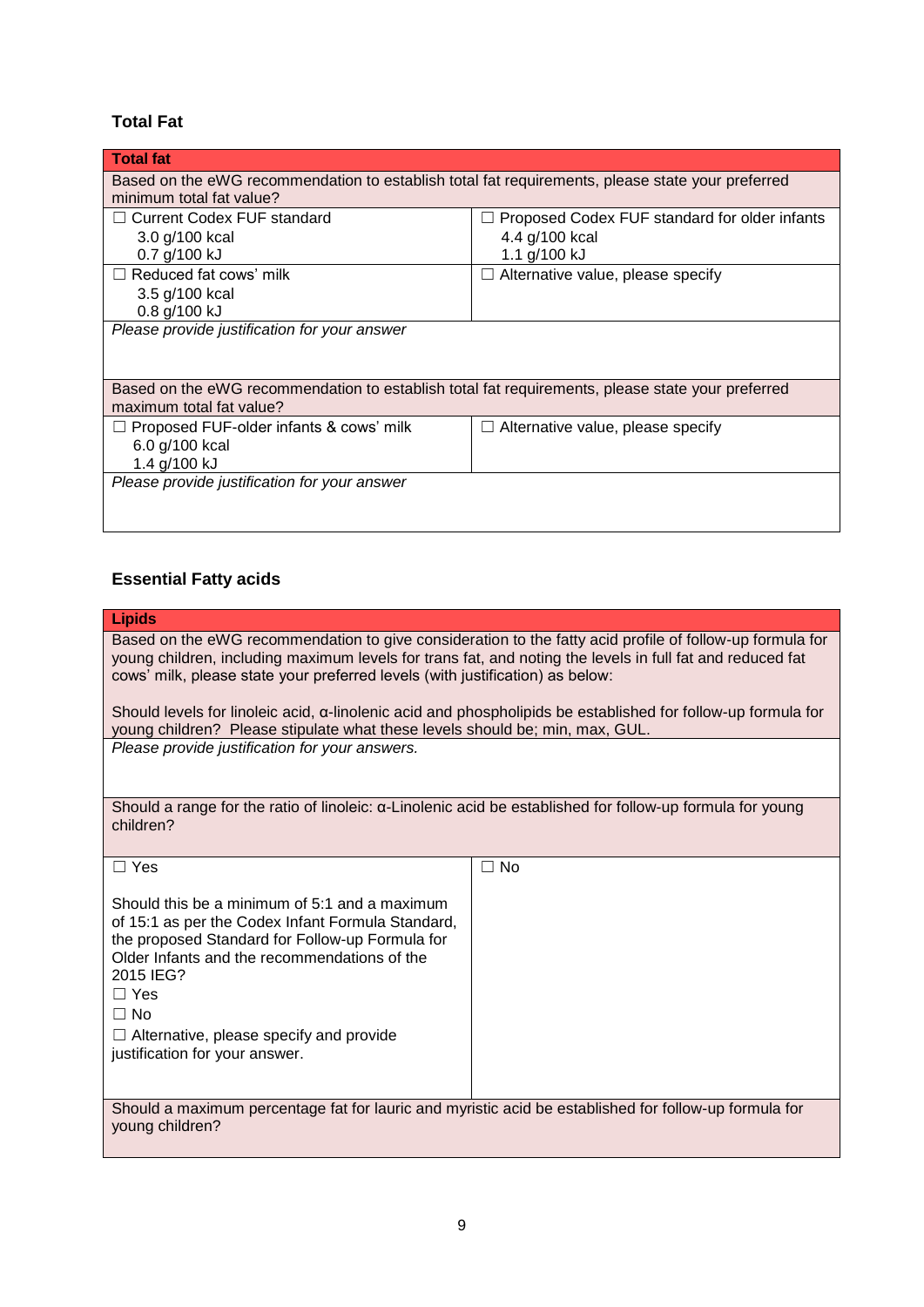| ∃ Yes                                                                                                                                                                                                                                                                                                                                          | ⊐ No |
|------------------------------------------------------------------------------------------------------------------------------------------------------------------------------------------------------------------------------------------------------------------------------------------------------------------------------------------------|------|
| Should this level be $\leq$ 20% of fat as per the Codex<br>Infant Formula Standard, and the proposed<br>Standard for Follow-up Formula for Older Infants,<br>and noting this would accommodate full fat and<br>reduced fat cows' milk?<br>$\Box$ Yes<br>$\Box$ No<br>Alternative, please specify and provide<br>justification for your answer. |      |
| Should a maximum level for trans fat be established for follow-up formula for young children? If you<br>support a maximum level, please state what percentage of fat this should be.                                                                                                                                                           |      |
| $\Box$ Yes                                                                                                                                                                                                                                                                                                                                     | ∃ No |
| Please state what the maximum level should be.<br>and provide justification for your answer.                                                                                                                                                                                                                                                   |      |
| Should the proposed footnote 7 for the Codex Standard for Follow-up Formula for older infants<br>(Commercially hydrogenated oils and fats shall not be used in follow-up formula) also apply to follow-up<br>formula for young children?                                                                                                       |      |
| Please provide justification for your answer.                                                                                                                                                                                                                                                                                                  |      |

# **Carbohydrates**

| <b>Total Available Carbohydrates</b>                                                                                                                           |                                               |  |
|----------------------------------------------------------------------------------------------------------------------------------------------------------------|-----------------------------------------------|--|
| Is a minimum available carbohydrate level required, if a consensus is reached on establishing minimum<br>and maximum levels for energy, protein and total fat? |                                               |  |
| $\Box$ Yes                                                                                                                                                     | $\Box$ No                                     |  |
| Please provide your rationale:                                                                                                                                 |                                               |  |
| If you support establishing a minimum available carbohydrates level, what level do you support?                                                                |                                               |  |
| $\Box$ Full fat cows' milk                                                                                                                                     | $\Box$ IEG 2015 and proposed Codex FUF-OI     |  |
| 7.5 mg/100 kcal                                                                                                                                                | 9.0 mg/100 kcal                               |  |
| 1.8 mg/100 kJ                                                                                                                                                  | 2.2 mg/100 kJ                                 |  |
| Please provide your rationale:                                                                                                                                 |                                               |  |
| If limits are established for sugars, is there a need to also set a maximum/GUL for total available<br>carbohydrates?                                          |                                               |  |
| $\Box$ Yes                                                                                                                                                     | $\square$ No                                  |  |
| Please provide your rationale:                                                                                                                                 |                                               |  |
| If you support a limit for total available carbohydrates, should a maximum level or GUL be established?                                                        |                                               |  |
| $\Box$ Yes, a maximum level should be established                                                                                                              | $\Box$ Yes, a GUL level should be established |  |
| Please provide your rationale:                                                                                                                                 |                                               |  |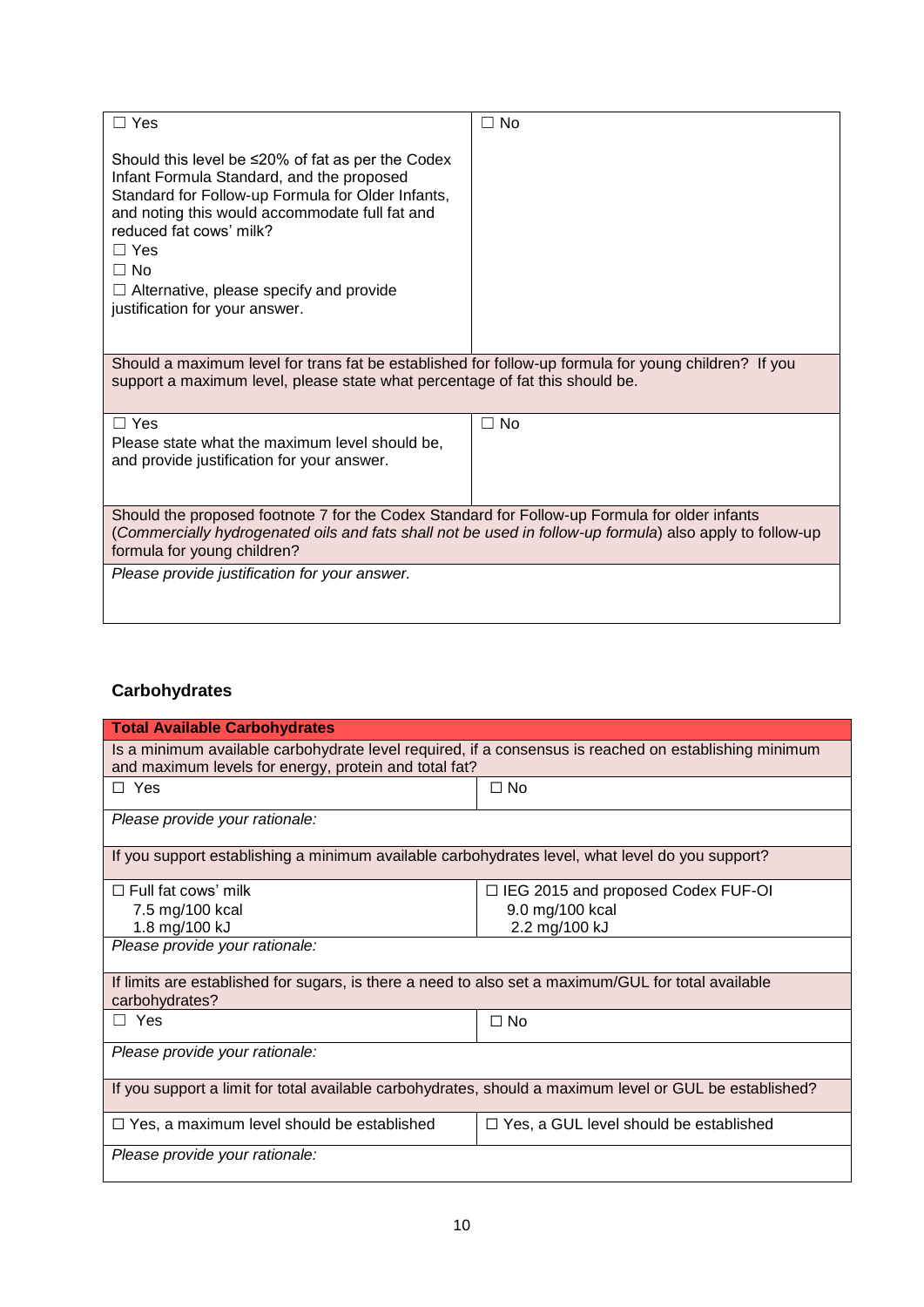| If you support establishing a maximum/GUL, do you support 14 mg/100 kcal (3.3 mg/100 kJ)? |  |  |
|-------------------------------------------------------------------------------------------|--|--|
| $\Box$ No (please specify your alternative).<br>l □ Yes                                   |  |  |
| Please provide your rationale:                                                            |  |  |

| <b>Carbohydrates footnote</b>                                                                                            |                                                              |                                                                        |                                                 |
|--------------------------------------------------------------------------------------------------------------------------|--------------------------------------------------------------|------------------------------------------------------------------------|-------------------------------------------------|
| Free sugars<br>While there was widespread support for compositional requirements that limit the addition of free sugars, |                                                              |                                                                        |                                                 |
| there was no consensus on an approach. Please select your preferred approach from the below options.                     |                                                              |                                                                        |                                                 |
| □ Proposed Codex FUF-OI                                                                                                  | □ IEG 2015                                                   |                                                                        | $\Box$ An alternative level (please             |
| Standard                                                                                                                 |                                                              |                                                                        | specify)                                        |
| Sucrose and/or fructose should                                                                                           |                                                              | Sugars other than lactose should                                       |                                                 |
| not be added, unless needed as                                                                                           |                                                              | be ≤ 10% of total carbohydrates                                        |                                                 |
| a carbohydrate source, and                                                                                               | or 5% of total energy content                                |                                                                        |                                                 |
| provided the sum of these does                                                                                           |                                                              |                                                                        |                                                 |
| not exceed 20% of available<br>carbohydrate.                                                                             |                                                              |                                                                        |                                                 |
| Please provide your rationale:                                                                                           |                                                              |                                                                        |                                                 |
|                                                                                                                          |                                                              |                                                                        |                                                 |
| Lactose                                                                                                                  |                                                              |                                                                        |                                                 |
| □ Proposed Codex FUF-OI Standard and Codex                                                                               |                                                              | □ IEG 2015                                                             |                                                 |
| IF Standard                                                                                                              |                                                              |                                                                        |                                                 |
| Lactose and glucose polymers should be the<br>The main source of carbohydrates should be lactose,                        |                                                              |                                                                        |                                                 |
| preferred carbohydrates in formula based on                                                                              |                                                              |                                                                        | which should provide not less than 50% of total |
| cows' milk protein and hydrolysed protein.                                                                               |                                                              |                                                                        | carbohydrates, equivalent to 4.5 g/100 kcal.    |
| Please provide your rationale:                                                                                           |                                                              |                                                                        |                                                 |
| Other permitted carbohydrates                                                                                            |                                                              |                                                                        |                                                 |
| □ Proposed Codex FUF-OI                                                                                                  | □ IEG 2015                                                   |                                                                        | $\Box$ Something else (please                   |
| Standard                                                                                                                 |                                                              |                                                                        | specify)                                        |
|                                                                                                                          |                                                              |                                                                        |                                                 |
| Only precooked and/or<br>gelatinised starches gluten-free                                                                | Oligosaccharides, glucose<br>polymers, maltodextrin and pre- |                                                                        |                                                 |
| by nature may be added.                                                                                                  | cooked or gelatinised starches                               |                                                                        |                                                 |
|                                                                                                                          | can be added to provide energy.                              |                                                                        |                                                 |
| (NB Glucose polymers are<br>preferred carbohydrates along                                                                | Non-digestible carbohydrates and                             |                                                                        |                                                 |
| with lactose).                                                                                                           |                                                              | fibres that proven to be safe and<br>suitable for the age group may be |                                                 |
|                                                                                                                          | added.                                                       |                                                                        |                                                 |
| Please provide your rationale:                                                                                           |                                                              |                                                                        |                                                 |
|                                                                                                                          |                                                              |                                                                        |                                                 |

## **Iron**

### **Iron**

While a consensus was reached on the minimum compositional requirements for iron in follow-up formula for young children, there were differing opinions on a maximum or GUL.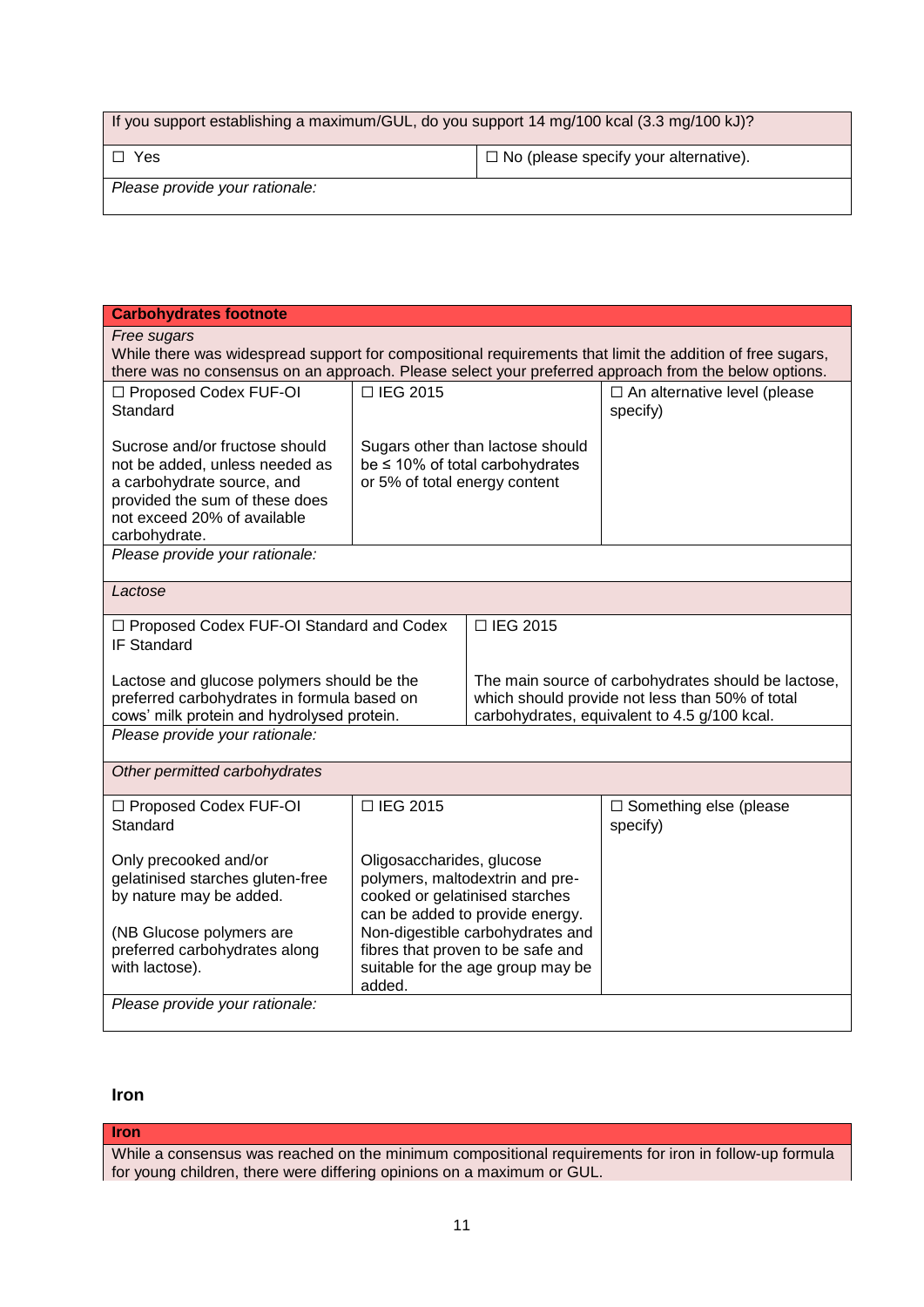| Iron<br>Unit                                                                                                                                                                                                                                                                                            | <b>Minimum</b> | <b>Maximum</b>                                                                                         | <b>GUL</b> |
|---------------------------------------------------------------------------------------------------------------------------------------------------------------------------------------------------------------------------------------------------------------------------------------------------------|----------------|--------------------------------------------------------------------------------------------------------|------------|
| mg/100 kcal                                                                                                                                                                                                                                                                                             | 1.0            | [2.0]                                                                                                  | [3.0]      |
| mg/100 kJ                                                                                                                                                                                                                                                                                               | [0.25]         | [0.3]                                                                                                  | [0.7]      |
| Should a maximum level or GUL be established for iron?                                                                                                                                                                                                                                                  |                |                                                                                                        |            |
| $\Box$ Yes, a maximum level should be established                                                                                                                                                                                                                                                       |                | $\square$ No                                                                                           |            |
| □ Yes, a GUL level should be established                                                                                                                                                                                                                                                                |                |                                                                                                        |            |
| Please provide your rationale:                                                                                                                                                                                                                                                                          |                |                                                                                                        |            |
| rationale to support your preferred choice.                                                                                                                                                                                                                                                             |                | If you support establishing a maximum or GUL, please select your preferred value, providing scientific |            |
| □ Maximum (Proposed Codex FUF-OI)                                                                                                                                                                                                                                                                       |                | □ GUL (IEG 2015)                                                                                       |            |
| 2.0 mg/100 kcal                                                                                                                                                                                                                                                                                         |                | 3.0 mg/100 kcal                                                                                        |            |
| 0.5 mg/100 kJ                                                                                                                                                                                                                                                                                           |                | 0.7 mg/100 kJ                                                                                          |            |
| □ Alternative value (please provide level<br>(max/GUL))                                                                                                                                                                                                                                                 |                |                                                                                                        |            |
| Please provide your rationale:                                                                                                                                                                                                                                                                          |                |                                                                                                        |            |
| Should separate minimum and maximum/GUL levels be established for soy protein isolate formulae?                                                                                                                                                                                                         |                |                                                                                                        |            |
| Yes<br>П                                                                                                                                                                                                                                                                                                | <b>No</b><br>⊠ |                                                                                                        |            |
| Please provide your rationale:                                                                                                                                                                                                                                                                          |                |                                                                                                        |            |
| If you support establishing separate minimum and maximum/GUL levels for soy protein isolate formulae,<br>should it be the same as the proposed Codex Standard for Follow-up Formula for older infants (a<br>minimum of 1.5 mg/100 kcal (0.36 mg/100 kJ) and maximum of 2.5 mg/100 kcal (0.6 mg/100 kJ)? |                |                                                                                                        |            |
| $\Box$ Yes                                                                                                                                                                                                                                                                                              |                | $\Box$ No (please provide alternative values, with<br>justification for your response)                 |            |
| Please provide your rationale:                                                                                                                                                                                                                                                                          |                |                                                                                                        |            |

## **Calcium**

| Calcium                                                                                                                                                                                                                                                                                                                                                                 |  |                                                                                 |      |
|-------------------------------------------------------------------------------------------------------------------------------------------------------------------------------------------------------------------------------------------------------------------------------------------------------------------------------------------------------------------------|--|---------------------------------------------------------------------------------|------|
| No consensus was reached on the requirements for calcium in follow-up formula for young children.<br>Noting that full fat cows' milk contributes 190 mg calcium/100 kcal (range 184 - 201 mg/100 kcal) and the<br>average amount of calcium in reduced fat cows' milk is 259 mg/100 kcal (range 240 - 280 mg/100 kcal),<br>Please provide comment on the below options: |  |                                                                                 |      |
| Calcium<br><b>Maximum</b><br>Unit<br><b>Minimum</b><br><b>GUL</b><br>mg/100 kcal<br>$[50]$ $[90]$ $[200]$<br>[N.S.]<br>$[180]$ $[NS]$<br>mg/100 kJ<br>[18] [22] [24] [48]                                                                                                                                                                                               |  |                                                                                 | [43] |
| Minimum:                                                                                                                                                                                                                                                                                                                                                                |  |                                                                                 |      |
| □ Current Codex FUF standard<br>90 mg/100 kcal<br>22 mg/100 kJ                                                                                                                                                                                                                                                                                                          |  | Proposed Codex FUF standard for older infants<br>50 mg/100 kcal<br>12 mg/100 kJ |      |
| $\Box$ IEG 2015<br>$\Box$ Alternative value, please specify<br>200 mg/100 kcal                                                                                                                                                                                                                                                                                          |  |                                                                                 |      |
| Please provide justification for your answers.                                                                                                                                                                                                                                                                                                                          |  |                                                                                 |      |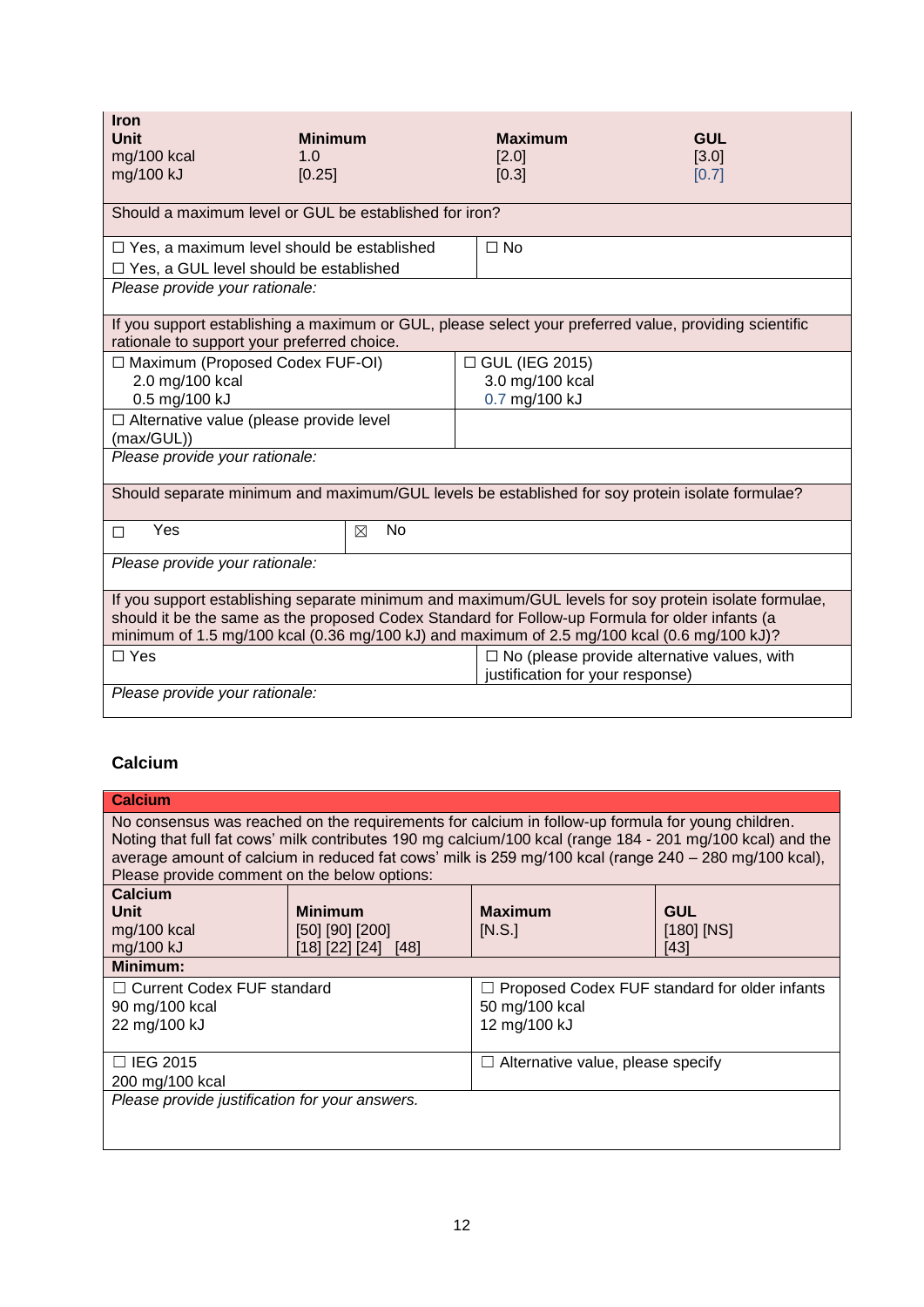| Maximum/GUL:                                  |                                                                                                    |
|-----------------------------------------------|----------------------------------------------------------------------------------------------------|
| □ Current Codex FUF standard<br>Maximum: N.S. | $\Box$ Proposed Codex FUF standard for older infants<br>GUL: 180 mg/100 kcal<br>GUL: 43 mg/ 100 kJ |
| $\Box$ IEG 2015<br>GUL: N.S.                  | $\Box$ Alternative value, please specify                                                           |

| <b>Calcium</b>                                                                                                                                                       |            |  |
|----------------------------------------------------------------------------------------------------------------------------------------------------------------------|------------|--|
| Should the ratio for calcium-to-phosphorous included in the Codex Standard for Infant Formula and as<br>proposed for FUF-OI be included?<br>Ratio calcium/phosphorus |            |  |
| <b>Min</b>                                                                                                                                                           | <b>Max</b> |  |
| 1:1                                                                                                                                                                  | 2:1        |  |
| $\Box$ No<br>□ Yes                                                                                                                                                   |            |  |
| Please provide your rationale:                                                                                                                                       |            |  |

## **Vitamin A**

| <b>Vitamin A</b>                                                                                               |                      |                                      |                           |
|----------------------------------------------------------------------------------------------------------------|----------------------|--------------------------------------|---------------------------|
| No consensus was reached on the establishment of a minimum or maximum vitamin A value. Please                  |                      |                                      |                           |
| provide scientific rationale to support your preferred value:<br>Vitamin $A^{x}$                               |                      |                                      |                           |
| <b>Unit</b>                                                                                                    | <b>Minimum</b>       | Maximum                              | <b>GUL</b>                |
| µg RE/100 kcal                                                                                                 | $[75]$ $[60]$ $[50]$ | [225] [180]                          | [200] [180]               |
| µg RE/100 kJ                                                                                                   | [18] [14] [12]       | [54] [43]                            | [48] [43]                 |
| <sup>x)</sup> expressed as retinol equivalents (RE).                                                           |                      |                                      |                           |
| 1 $\mu$ g RE = 3.33 IU Vitamin A= 1 $\mu$ g all trans-retinol. Retinol contents shall be provided by preformed |                      |                                      |                           |
| retinol, while any contents of carotenoids should not be included in the calculation and declaration of        |                      |                                      |                           |
| vitamin A activity.                                                                                            |                      |                                      |                           |
| <b>Minimum</b>                                                                                                 |                      |                                      |                           |
| $\Box$ Current Codex FUF Std &                                                                                 |                      | $\Box$ IEG 2015 / Codex IF Std       | $\Box$ WHO/FAO 15% of RNI |
| proposed Codex FUF-OI<br>75 µg RE/100 kcal                                                                     |                      | 60 µg RE/100 kcal<br>14 µg RE/100 kJ | 50 µg RE/100 kcal         |
| 18 µg RE/100 kJ                                                                                                |                      |                                      | 12 µg RE/100 kJ           |
| Please provide your rationale:                                                                                 |                      |                                      |                           |
|                                                                                                                |                      |                                      |                           |
| <b>Maximum</b>                                                                                                 |                      |                                      |                           |
|                                                                                                                |                      |                                      |                           |
| □ Codex FUF std                                                                                                |                      | Proposed Codex FUF-OI<br>$\Box$      |                           |
| 225 µg RE/100 kcal                                                                                             |                      | 180 µg RE/100 kcal                   |                           |
| 54 µg RE/100 kJ                                                                                                |                      | 43 µg RE/100 kJ                      |                           |
| Please provide your rationale:                                                                                 |                      |                                      |                           |
| <b>GUL</b>                                                                                                     |                      |                                      |                           |
|                                                                                                                |                      |                                      |                           |
| □ IEG 2015<br>□ WHO/FAO GUL of 3-5 times minimum                                                               |                      |                                      |                           |
| 200 µg RE/100 kcal                                                                                             |                      | 180 µg RE/100 kcal                   |                           |
| 54 µg RE/100 kJ<br>43 µg RE/100 kJ<br>Please provide your rationale:                                           |                      |                                      |                           |
|                                                                                                                |                      |                                      |                           |
| Do you support the footnote below, agreed to by the Committee for follow-up formula for older infants          |                      |                                      |                           |
| (REP16/NFSDUE Appendix III)?                                                                                   |                      |                                      |                           |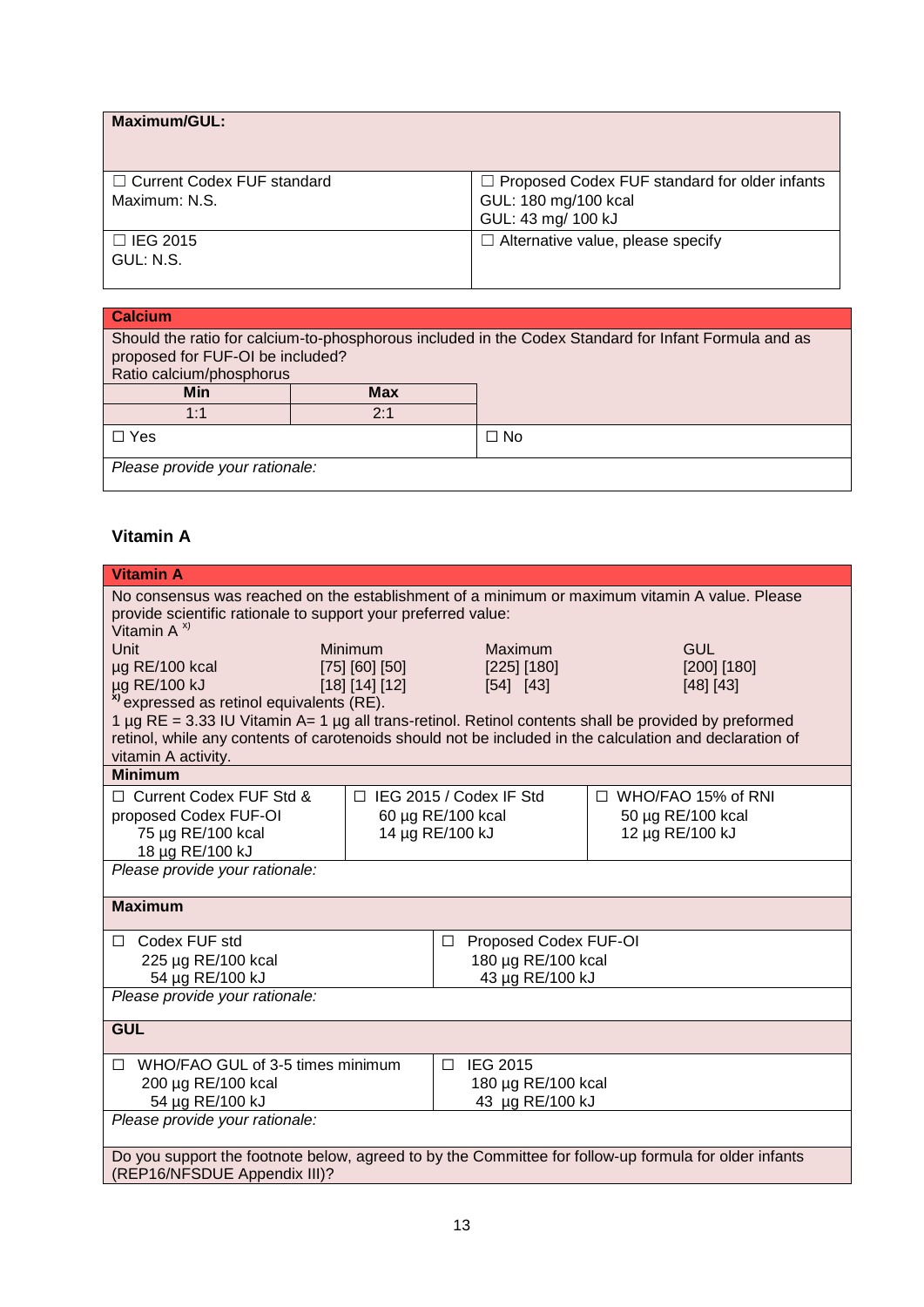| <sup>x)</sup> expressed as retinol equivalents (RE).<br>1 $\mu$ g RE = 3.33 IU Vitamin A= 1 $\mu$ g all trans-retinol. Retinol contents shall be provided by preformed<br>retinol, while any contents of carotenoids should not be included in the calculation and declaration of<br>vitamin A activity. |           |
|----------------------------------------------------------------------------------------------------------------------------------------------------------------------------------------------------------------------------------------------------------------------------------------------------------|-----------|
| $\Box$ Yes                                                                                                                                                                                                                                                                                               | $\Box$ No |

## **Vitamin D**

| <b>Vitamin D</b>                                                                                                                                                    |           |  |
|---------------------------------------------------------------------------------------------------------------------------------------------------------------------|-----------|--|
| Do you support that mandatory addition of vitamin D to follow-up formula for young children?                                                                        |           |  |
| $\Box$ Yes                                                                                                                                                          | $\Box$ No |  |
|                                                                                                                                                                     |           |  |
| If you support mandatory addition, please state what the minimum level should be and provide<br>justification for your answer.                                      |           |  |
| Answer:                                                                                                                                                             |           |  |
| Please state whether vitamin D should have a maximum level or a GUL set and provide information on<br>what this level should be with justification for your answer. |           |  |
| Answer:                                                                                                                                                             |           |  |

## **Zinc**

| <b>Zinc</b>                                                                                        |           |  |
|----------------------------------------------------------------------------------------------------|-----------|--|
| Do you support that mandatory addition of zinc to follow-up formula for young children?            |           |  |
| $\Box$ Yes                                                                                         | $\Box$ No |  |
|                                                                                                    |           |  |
| If you support mandatory addition, please state what the minimum level should be and provide       |           |  |
| justification for your answer.                                                                     |           |  |
| Answer:                                                                                            |           |  |
|                                                                                                    |           |  |
| Please state whether zinc should have a maximum level or a GUL set and provide information on what |           |  |
| this level should be with justification for your answer.                                           |           |  |
| Answer:                                                                                            |           |  |
|                                                                                                    |           |  |

# **Vitamin C**

| <b>Vitamin C</b>                                                                                   |           |  |
|----------------------------------------------------------------------------------------------------|-----------|--|
| Do you support that mandatory addition of vitamin C to follow-up formula for young children?       |           |  |
| $\Box$ Yes                                                                                         | $\Box$ No |  |
|                                                                                                    |           |  |
| If you support mandatory addition, please state what the minimum level should be and provide       |           |  |
| justification for your answer.                                                                     |           |  |
| Answer:                                                                                            |           |  |
|                                                                                                    |           |  |
| Please state whether vitamin C should have a maximum level or a GUL set and provide information on |           |  |
| what this level should be with justification for your answer.                                      |           |  |
| Answer:                                                                                            |           |  |
|                                                                                                    |           |  |
|                                                                                                    |           |  |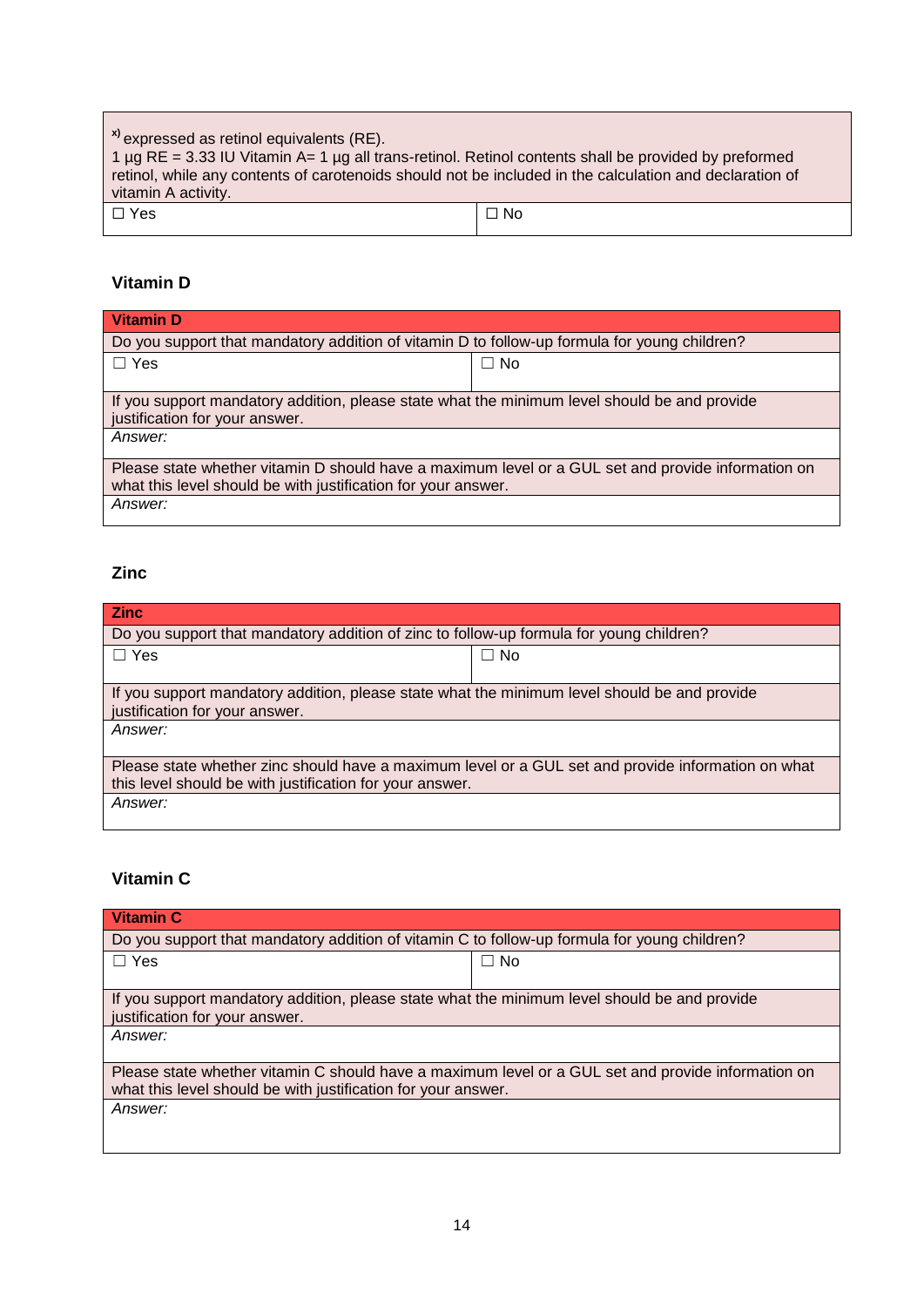### **Vitamin B12**

| <b>Vitamin B12</b>                                                                                   |           |  |
|------------------------------------------------------------------------------------------------------|-----------|--|
| Do you support that mandatory addition of vitamin B12 to follow-up formula for young children?       |           |  |
| $\Box$ Yes                                                                                           | $\Box$ No |  |
|                                                                                                      |           |  |
| If you support mandatory addition, please state what the minimum level should be and provide         |           |  |
| justification for your answer.                                                                       |           |  |
| Answer:                                                                                              |           |  |
|                                                                                                      |           |  |
| Please state whether vitamin B12 should have a maximum level or a GUL set and provide information on |           |  |
| what this level should be with justification for your answer.                                        |           |  |
| Answer:                                                                                              |           |  |
|                                                                                                      |           |  |

## **Riboflavin**

| <b>Riboflavin</b>                                                                                                                                                    |           |  |
|----------------------------------------------------------------------------------------------------------------------------------------------------------------------|-----------|--|
| Do you support that mandatory addition of riboflavin to follow-up formula for young children?                                                                        |           |  |
| $\Box$ Yes                                                                                                                                                           | $\Box$ No |  |
| If you support mandatory addition, please state what the minimum level should be and provide<br>justification for your answer.                                       |           |  |
| Answer:                                                                                                                                                              |           |  |
| Please state whether riboflavin should have a maximum level or a GUL set and provide information on<br>what this level should be with justification for your answer. |           |  |
| Answer:                                                                                                                                                              |           |  |

## **Sodium**

| <b>Sodium</b>                                                                                                                                                    |           |  |
|------------------------------------------------------------------------------------------------------------------------------------------------------------------|-----------|--|
| Should specific parameters for sodium levels in follow-up formula for young children be set?                                                                     |           |  |
| $\Box$ Yes                                                                                                                                                       | $\Box$ No |  |
|                                                                                                                                                                  |           |  |
| Should a minimum level of sodium be established? If yes, please state what this level should be and<br>provide justification for your answer.                    |           |  |
| Answer:                                                                                                                                                          |           |  |
| Please state whether sodium should have a maximum level or a GUL set and provide information on<br>what this level should be with justification for your answer. |           |  |
| Answer:                                                                                                                                                          |           |  |

## **SCOPE & LABELLING**

#### **Scope & Labelling**

When answering the questions below relating to Scope and Labelling, please give consideration to whether your response covers both follow-up formula for older infants and follow-up formula for young children, or whether different approaches should be considered for these different product categories. Do you consider that any of the current labelling provisions for follow-up formula can be adopted as

is? If so, which provisions?